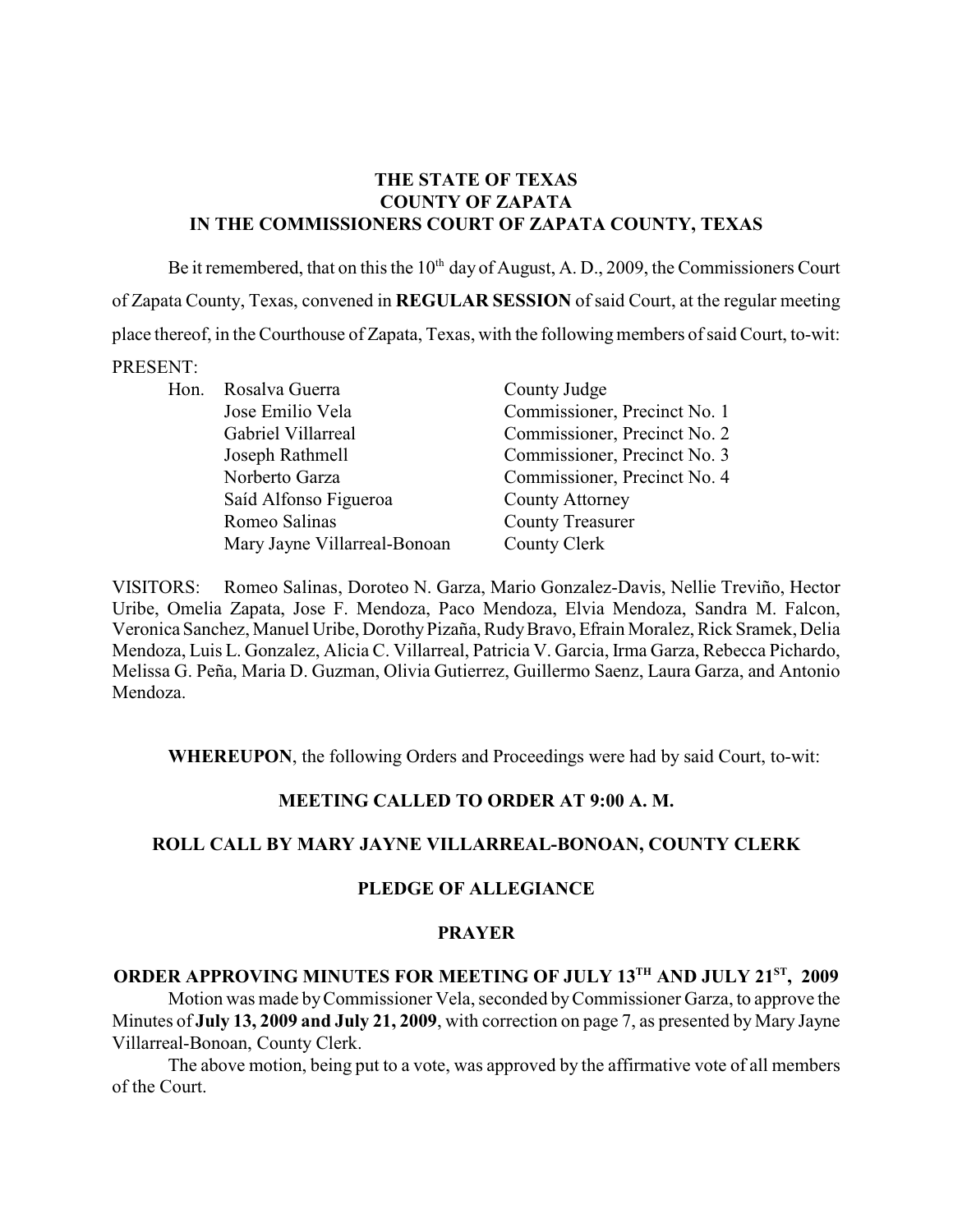#### **COMMUNICATIONS**

Judge Guerra communicated that Diana Cecil from Texas Association of Counties will be in Zapata on August 18, 2009 at 9:30 a.m. to conduct a human resources workshop for County Officials and Appointed Officials.

#### **PUBLIC COMMENT**

Veronica Sanchez, representing Pastor Alfonso Salinas, addressed Commissioners' Court and asked for permission to use a public park on August 21, 22 and 23, 2009 for a church revival. She stated that they would sign any paperwork necessary assuming liability.

### **DEPARTMENTAL REPORTS**

Luis Lauro Gonzalez, Zapata County Tax Assessor/Collector, presented Commissioners Court with the July report. He reported that the tax office collected \$17,634.68 in hotel/motel taxes and \$108,274.57 county collections at a 98% collection rate.

Romeo Salinas, Zapata County Treasurer, presented Commissioners' Court with a written Treasure's Report, attached for the record.

#### **ORDER APPROVING INVOICES**

Motion was made byCommissioner Villarreal, seconded by Commissioner Vela, to approve invoices as presented by Doroteo N. Garza, County Auditor.

The above motion, being put to a vote, was approved by the affirmative vote of all members of the Court.

# **DISCUSSION AND APPROVAL TO KEEP TAX RATE AT .736096 PER ONE HUNDRED DOLLAR VALUATION FOR FISCAL YEAR 2009-2010**

Motion was made by Commissioner Vela, seconded by Commissioner Garza, to approve to keep tax rate at the rate of .736096 per one hundred dollar valuation, the same rate as last year. However, the tax rate will be published and approved at a later date as requested by Doroteo N. Garza, County Auditor.

The above motion, being put to a vote, was approved by the affirmative vote of all members of the Court. All Commissioners voted in favor.

### **ORDER APPROVING REVERSE PAYMENT FOR PRELIMINARY STUDY FOR LAS PALMAS SEWER PROJECT**

Motion was made by Commissioner Vela, seconded byCommissioner Villarreal, to approve the reverse payment in the amount of \$77,576.20, for the preliminary study for the Las Palmas Sewer Project as approved by Commissioners Court earlier this fiscal year. To be paid from Royalty Funds line item #10-370-901 as requested by Doroteo N. Garza, County Auditor and Gabriel Villarreal, County Commissioner, Pct. 2.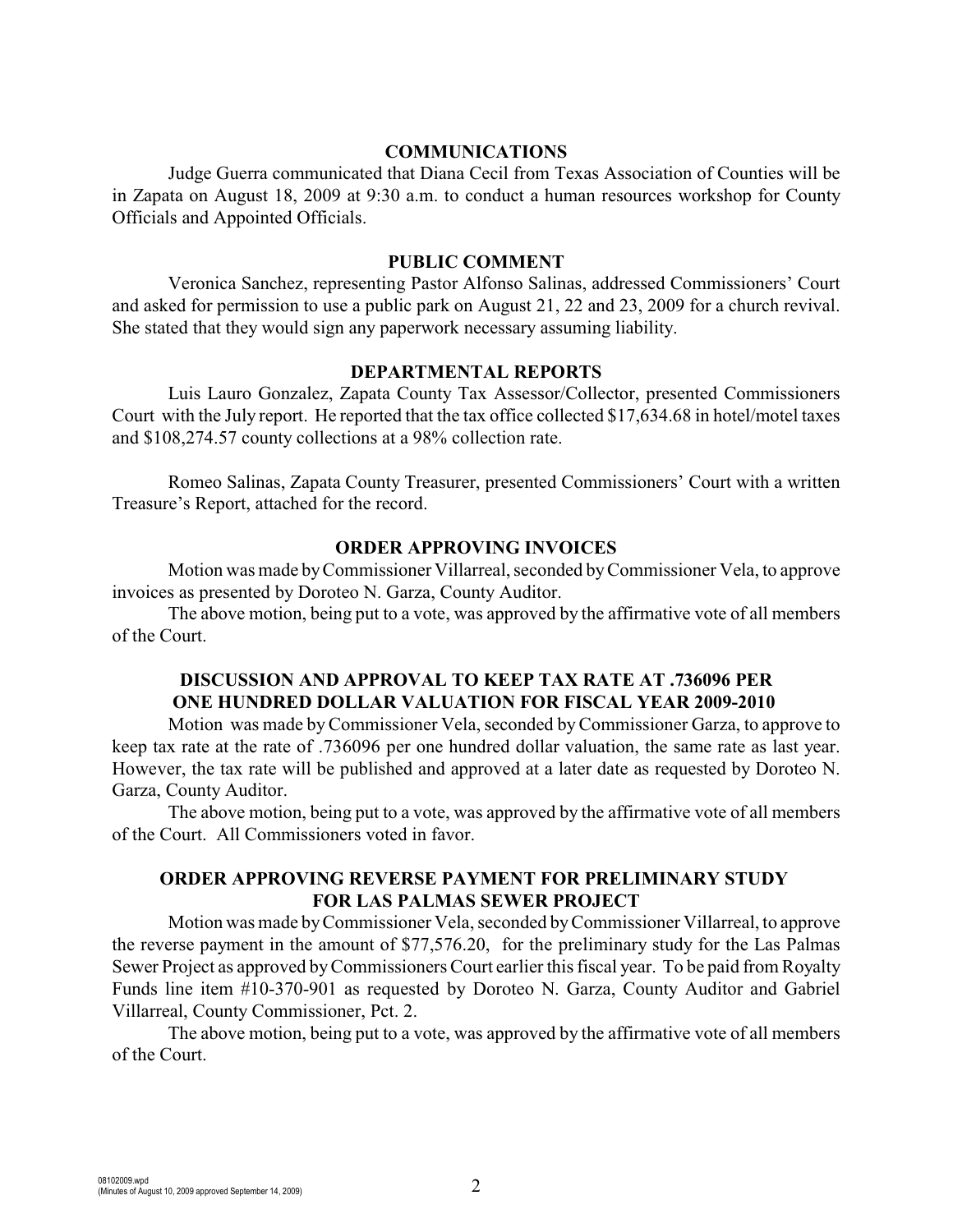# **ORDER APPROVING ADOPTION OF NEW HOURS OF OPERATION FOR SAN YGNACIO MUNICIPAL LANDFILL**

Motion was made by Commissioner Rathmell, seconded by Commissioner Garza, to approve adoption of new hours of operation for th San Ygnacio Municipal Landfill as requested by Guillermo M. Saenz, Environmental Health Department Supervisor. Grande Garbage will exclusively be allowed to dispose of garbage daily. Schedule is as follows:

| Monday:    | Closed                                   |
|------------|------------------------------------------|
| Tuesday:   | Closed                                   |
| Wednesday: | 9:00 a.m. to 5 p.m.                      |
| Thursday:  | $9:00$ a.m. to 5 p.m.                    |
| Friday:    | 9:00 a.m. to 5 p.m.                      |
| Saturday:  | $9:00$ a.m. to 5 p.m.                    |
| Sunday:    | 9:00 a.m. to 5 p.m.                      |
|            | Landfill will remain closed on holidays. |

The above motion, being put to a vote, was approved by the affirmative vote of all members of the Court.

#### **ORDER ALLOWING CONSTITUENTS TO ENTER LANDFILL TO DISPOSE OF HOUSEHOLD WASTE**

Motion was made by Commissioner Villarreal, seconded by Commissioner Garza, to allow constituents to enter landfill to dispose of household waste, at a rate of \$3.00 per load, as requested by Guillermo M. Saenz, Environmental Health Department Supervisor.

The above motion, being put to a vote, was approved by the affirmative vote of all members of the Court.

# **ORDER TO TABLE REQUEST BY MARIO GONZALEZ-DAVIS, PROJECT COORDINATOR AND CARLOS TREVIÑO, ZAPATA COUNTY WATERWORKS DIRECTOR TO APPROVE EXTENSION OF SIX INCH WATERLINE BY ZAPATA COUNTY WATERWORKS TO SERVE AN AREA OVER 5 ACRES ALONG AND 40' EASEMENT CONVEYED TO ZAPATA COUNTY FROM SHARE 4, 100 ACRES OUT OF JOSE CUELLAR, ET AL**

Motion was made by Commissioner Garza, seconded by Commissioner Vela, to table request by Mario Gonzalez-Davis, Project Coordinator, and Carlos Treviño, Zapata County Waterworks Director, to approve the extension of a six inch water line by the Zapata County Waterworks, to serve an area(s) over 5 acres along the 40' easement conveyed to Zapata County from Share 4, 100 acres of Jose Cuellar et al., approximately 900 ft. Materials to be paid by landowner.

The above motion, being put to a vote, was approved by the affirmative vote of all members of the Court.

#### **REPORT BY DANIEL SANTOS REGARDING WATER PLANT**

Daniel Santos, local resident, reported that they have been having problems with their water supply and pressure for the last three years. A complaint was made to TCEQ and the property owners were informed that the waterworks was not in compliance. Water pressure has improved. Mr. Santos stated that the water lines belonged to the property owners and they maintain their own lines.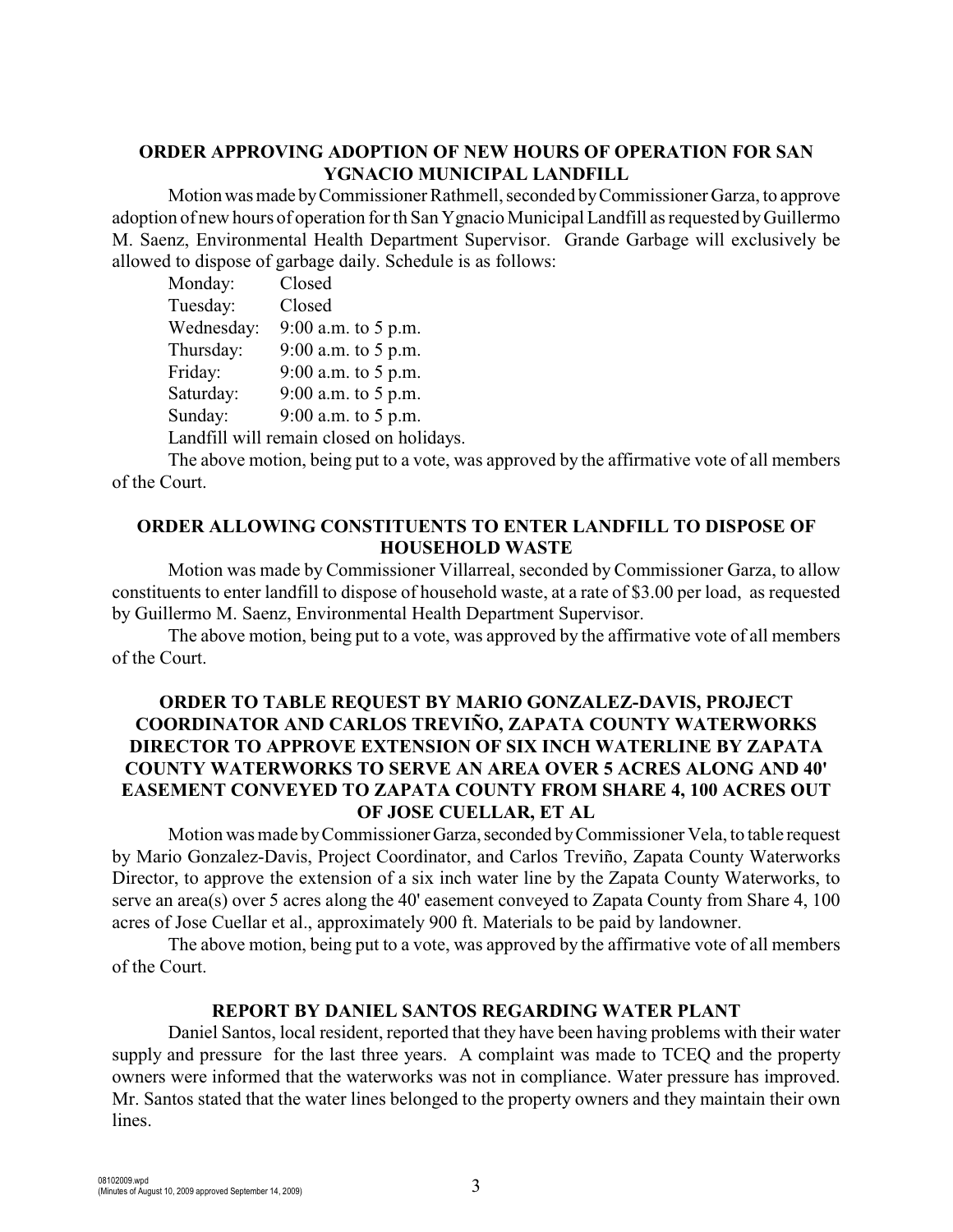### **ORDER APPROVING AUTHORIZED SIGNATORIES FOR ORCA AND EDA HIGHER TECH CENTER PROJECT**

Motion was made by Commissioner Rathmell, seconded by Commissioner Garza, to approve the Authorized Signatories for the ORCA and EDA Higher Tech Center Project, as follows:

Rosalva Guerra, County Judge

Romeo Salinas, County Treasurer

Doroteo Garza, County Auditor

as requested by Mario Gonzalez-Davis, Project Coordinator.

The above motion, being put to a vote, was approved by the affirmative vote of all members of the Court.

# **ORDER APPROVING PROMOTION OF MR. FELIPE GONZALEZ TO REPLACE DEPARTMENT SUPERVISOR'S SLOT AT ZAPATA RECYCLING CENTER**

Motion was made by Commissioner Vela, seconded by Commissioner Rathmell, to approve promotion of Mr. Felipe Gonzalez to replace department supervisor's slot at the Zapata County Recycling Center, Mr. Gonzalez will keep his present salary as requested by Jose Emilio Vela, County Commissioner, Pct. 1.

The above motion, being put to a vote, was approved by the affirmative vote of all members of the Court.

# **ORDER APPROVING TO CROSS COUNTY (ZAPATA COUNTY) PORTION OF FM 3169 WITH AN 8" BURIED NATURAL GAS PIPELINE**

Motion was made byCommissioner Vela, seconded byCommissioner Villarreal, to approve crossing of county (Zapata County) portion of FM 3169 with an 8" buried natural gas pipeline (min. depth 48"), with \$500.00 compensation to Zapata County and subject to finalization of easement terms as recommended by Said A. Figueroa, County Attorney, as requested by William "Duck" Menzies, Sr., Right of Way Agent, Gilcrease Partners, LLC.

The above motion, being put to a vote, was approved by the affirmative vote of all members of the Court.

# **ORDER APPROVING MEMBERSHIP TO RIO GRANDE TEXAS DEVELOPMENT COUNCIL**

Motion was made by Commissioner Rathmell, seconded by Commissioner Garza, to approve membership to the Rio Grande Texas Development Council as requested by Rosalva Guerra, County Judge.

The above motion, being put to a vote, was approved by the affirmative vote of all members of the Court.

### **ORDER APPROVING TERMINATION OF CONTRACT WITH BLUE MOON SOLUTIONS**

Motion was made by Commissioner Garza, seconded by Commissioner Villarreal, to approve termination of contract with Blue Moon Solutions as per terms of agreement as requested by Rosalva Guerra, County Judge.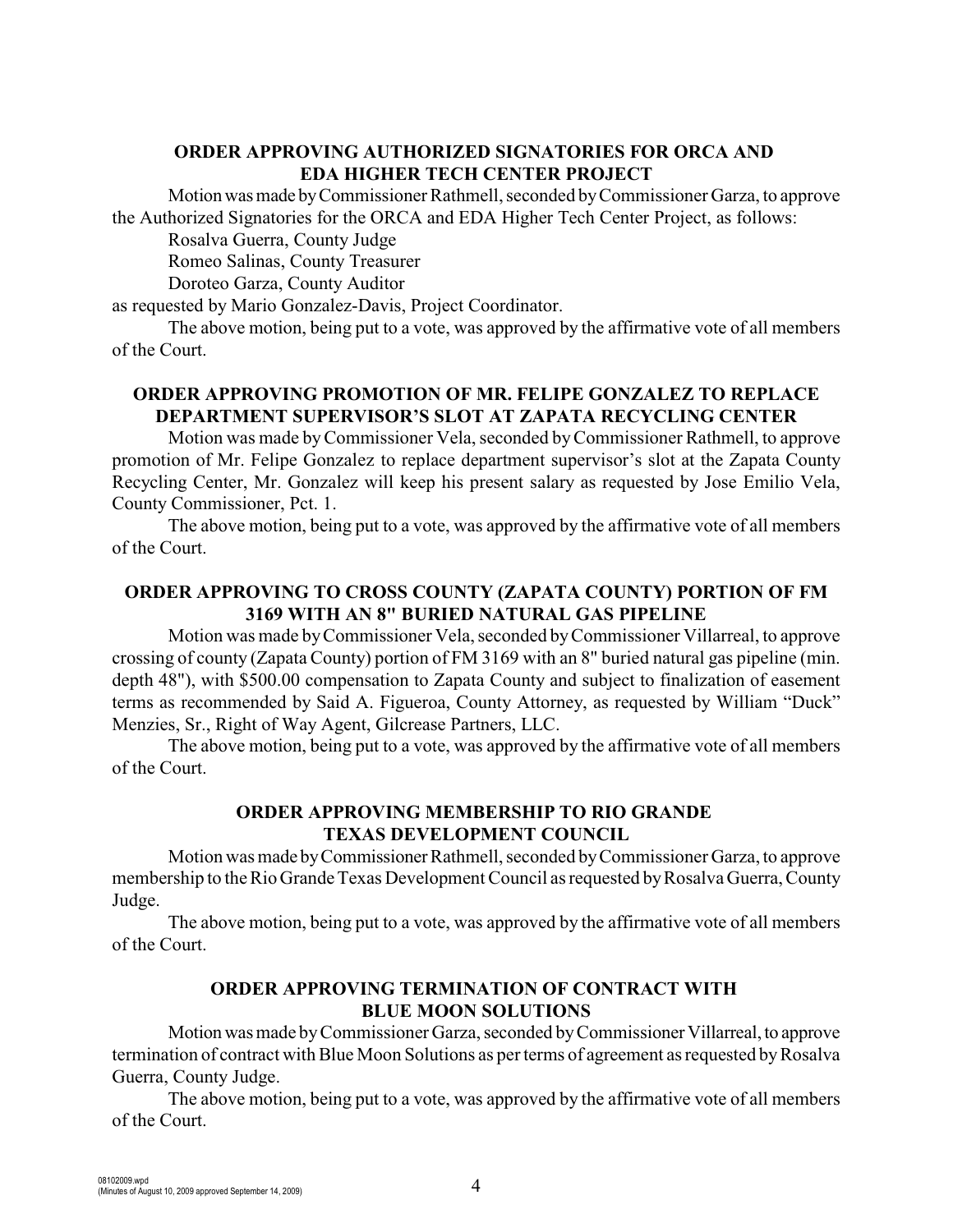# **ORDER APPROVING ANTIVIRAL CONTRACT WITH DEPARTMENT OF STATE HEALTH SERVICES**

Motion was made by Commissioner Vela, seconded by Commissioner Garza, to approve antiviral contract with the Department of State Health Services (DSHS) as requested by Rosalva Guerra, County Judge.

The above motion, being put to a vote, was approved by the affirmative vote of all members of the Court.

### **ORDER APPROVING RURAL COMMUNITY PROGRAM 2009 HARDWORKING RURAL COMMUNITY LICENSE AGREEMENT WITH TEXAS DEPARTMENT OF AGRICULTURE**

Motion was made by Commissioner Garza, seconded by Commissioner Vela, to approve Rural Community Program 2009 Hardworking Rural Community license agreement with Texas Department of Agriculture as requested by Rosalva Guerra, County Judge.

The above motion, being put to a vote, was approved by the affirmative vote of all members of the Court.

### **ORDER APPROVING RETIREMENT OF ZAPATA COUNTY PERSONNEL DIRECTOR SYLVIA MENDOZA**

Motion was made byCommissioner Vela, seconded by Commissioner Villarreal, to approve the retirement of Zapata County Personnel Director, Sylvia Mendoza, effective July 31, 2009 as requested by Rosalva Guerra, County Judge.

The above motion, being put to a vote, was approved by the affirmative vote of all members of the Court.

# **ORDER APPOINTING NELLIE R. TREVIÑO AS ZAPATA COUNTY PERSONNEL DIRECTOR**

Motion was made by Commissioner Garza, seconded by Commissioner Villarreal, to appoint Nellie R. Treviño as Zapata County Personnel Director as requested by Rosalva Guerra, County Judge.

The above motion, being put to a vote, was approved by the affirmative vote of all members of the Court.

# **ORDER APPROVING REQUEST FOR BIDS FOR CONSTRUCTION OF APPROXIMATELY 5,000 LINEAR FEET OF CURB AND GUTTER ON EXISTING PAVED STREETS IN SIESTA SHORES SUBDIVISION**

Motion was made by Commissioner Garza, seconded by Commissioner Villarreal, to approve request for bids for the construction of approximately 5,000 linear feet of curb and gutter on existing paved streets in Siesta Shores Subdivision to be paid out of the road paving bond Pct. 3 as requested by Joseph Rathmell, County Commissioner, Pct. 3.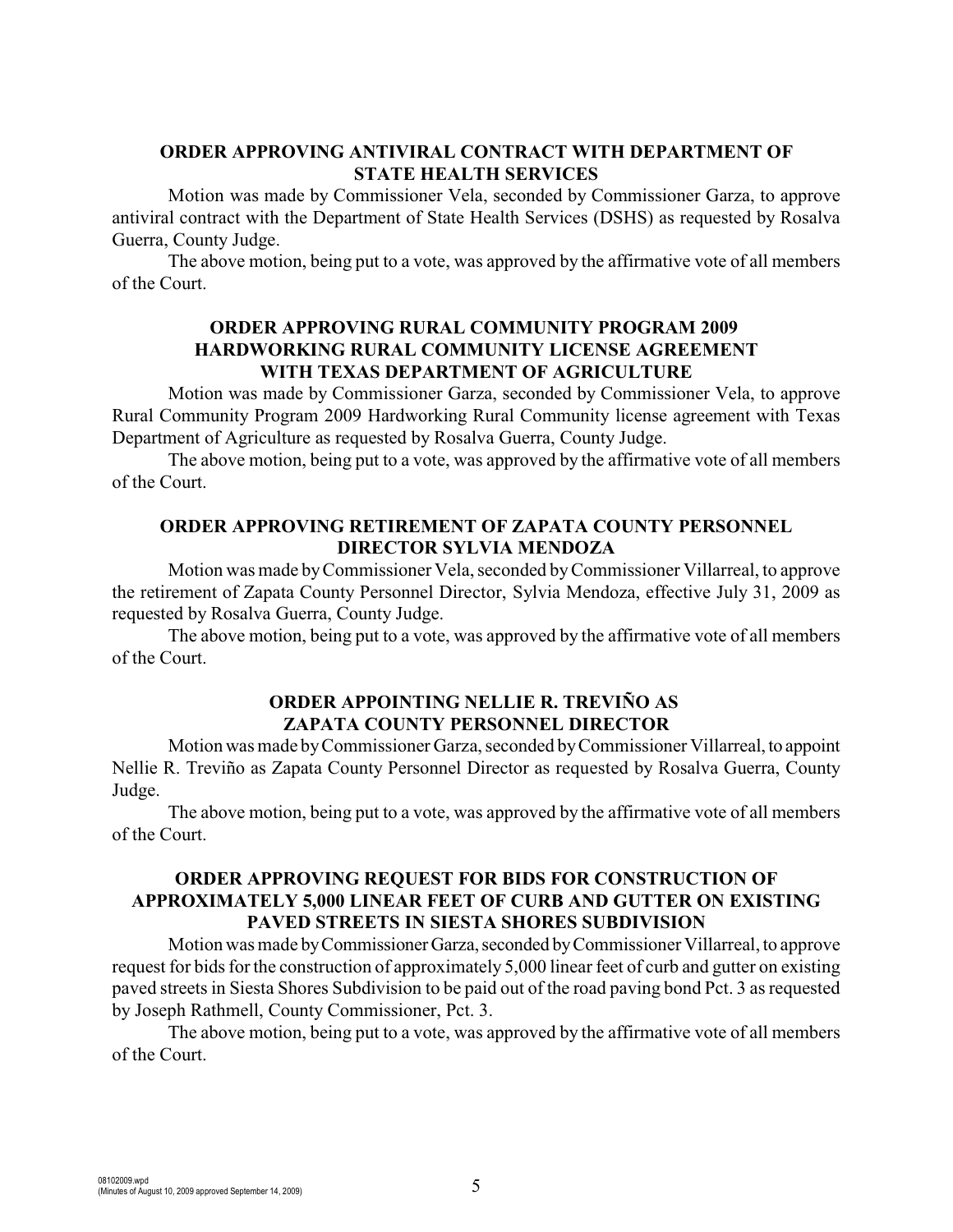# **ORDER APPROVING CHANGE ORDER ON FALCON LAKE ESTATES WEST CONTRACT FOR RAPID HAUL CONSTRUCTION TO ADD SECTION OF COUNTY ROAD FROM LOMA VERDE TO PUBLIC BOAR RAMP**

Motion was made by Commissioner Vela, seconded byCommissioner Villarreal, to approve the change order on Falcon Lake Estates West Contract for Rapid Haul Construction to add a section of County Road from Loma Verde to Public Boat Ramp as requested by Joseph Rathmell, County Commissioner, Pct. 3.

The above motion, being put to a vote, was approved by the affirmative vote of all members of the Court.

# **ORDER APPROVING TO SPONSOR REFRESHMENT BREAK FOR REGION 8 COUNTY AND DISTRICT CLERKS' FALL CONFERENCE**

Motion was made by Commissioner Vela, seconded byCommissioner Garza, to approve to sponsor a refreshment break in the amount of \$512.00 for the Region 8 County and District Clerks' Fall Conference. Conference to be held on October 7-9, 2009 at the Embassy Suites in Laredo, Texas. The conference will be hosted by Zapata County and Webb County as requested by Dora M. Ramos, District Clerk, and Mary Jayne Villarreal-Bonoan, County Clerk. Each commissioner will contribute the amount of \$128.00 out of their travel expense.

The above motion, being put to a vote, was approved by the affirmative vote of all members of the Court.

# **ORDER APPROVING HIRING OF TWO TEMPORARY CLERKS TO BE PAID FROM COUNTY CLERK'S RECORDS MANAGEMENT AND PRESERVATION FUND**

Motion was made by Commissioner Villarreal, seconded by Commissioner Garza, to approve hiring of two (2) temporary clerks, at the rate of \$7.50 per hour, to be paid from the County Clerk's Record Management and Preservation Fund under Section 118.0216 of the Local Government Code, to scan and/or index minutes and documents. Employment shall be effective August 24, 2009 and last until the project is completed as requested by Mary Jayne Villarreal-Bonoan, County Clerk.

The above motion, being put to a vote, was approved by the affirmative vote of all members of the Court.

#### **ORDER ACCEPTING RESIGNATION OF LUIS LOPEZ, EMS**

Motion was made by Commissioner Garza, seconded by Commissioner Vela, to accept the resignation of Luis Lopez, EMS, effective immediately as requested by Juan Jose Meza, Fire Chief.

The above motion, being put to a vote, was approved by the affirmative vote of all members of the Court.

### **ORDER ALLOWING FIRE CHIEF TO HIRE EMS EMPLOYEE TO REPLACE LUIS LOPEZ**

Motion was made by Commissioner Vela, seconded by Commissioner Garza, to allow Fire Chief to hire an EMS employee to replace Luis Lopez as requested by Juan Jose Meza, Fire Chief.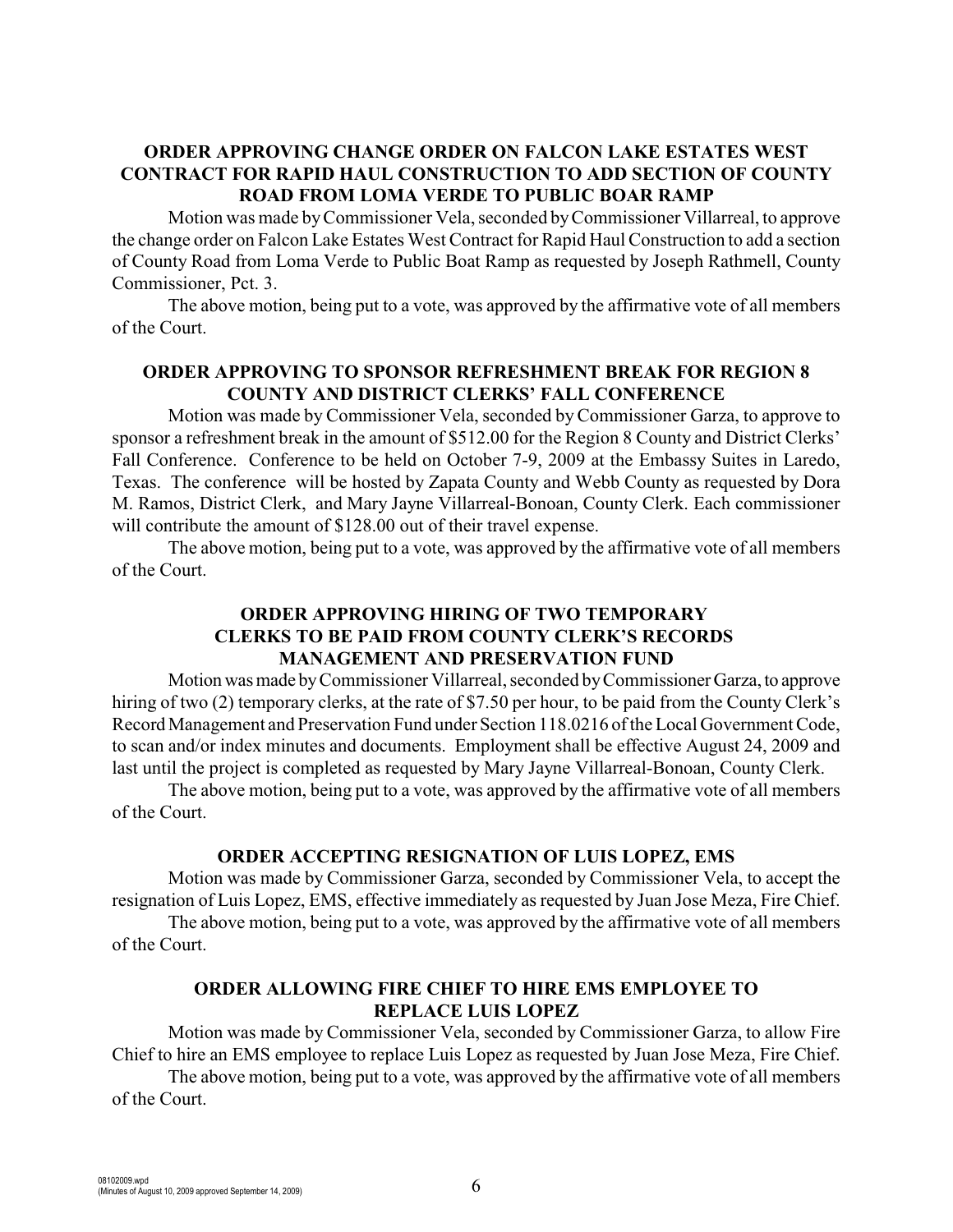# **NO ACTION WAS TAKEN ON REQUEST BY FORMER EMPLOYEES OF ZAPATA COUNTY MEDICAL CLINIC TO TAKE POSSIBLE ACTION REGARDING THE UNPAID WAGES OWED TO EMPLOYEES, CURRENT AND FORMER, OF THE ZAPATA COUNTY MEDICAL CLINIC**

### **ORDER ASSIGNING SIX PARKING SPACES TO ZAPATA COUNTY JUVENILE PROBATION DEPARTMENT ON FRONT ROW NEAREST TO COURTHOUSE ON EAST SIDE OF BUILDING**

Motion was made by Commissioner Vela, seconded by Commissioner Villarreal, to assign six parking spaces to Zapata County Juvenile Probation Department, on the front row, nearest to the courthouse, on the East side of the building. The department has vehicles which are covered by their own video surveillance camera in these locations. The department requests that signs to be erected designating these places for Juvenile Probation Vehicles Only as requested by Sandy J. Pippin-Gomez, Juvenile Probation Officer.

The above motion, being put to a vote, was approved by the affirmative vote of all members of the Court.

# **ORDER APPROVING INSTALLATION OF 4-WAY STOP**

Motion was made by Commissioner Rathmell, seconded by Commissioner Vela, to approve installation of a 4-way stop at the following sites:

- a. Intersection of  $3<sup>rd</sup>$  Avenue and Glenn Street (Zapata Town Site)
- b. Intersection of  $2<sup>nd</sup>$  and Costa Rica (Flores Addition I)
- as requested by Jose Emilio Vela, County Commissioner, Pct. 1.

The above motion, being put to a vote, was approved by the affirmative vote of all members of the Court.

#### **ORDER APPROVING LINE ITEM TRANSFERS**

Motion was made byCommissioner Rathmell, seconded byCommissioner Vela, to approve the following line item transfers:

|     | From: Constable Pct. 4 | 10-550-333       | <b>Fuel and Lubricants</b> | \$700.00   |
|-----|------------------------|------------------|----------------------------|------------|
| To: | Constable Pct. 4       | 10-550-313       | Supplies                   | \$700.00   |
|     | From: Constable Pct. 4 | 10-550-430       | Workshop                   | \$400.00   |
|     | To: Constable Pct. 4   | 10-550-212       | Uniforms                   | \$400.00   |
|     | From: Constable Pct. 4 | $10 - 550 - 333$ | <b>Fuel and Lubricants</b> | \$1,000.00 |
| To: | Constable Pct. 4       | $10 - 550 - 212$ | Uniforms                   | \$1,000.00 |
|     |                        |                  |                            |            |

as requested by Manuel M. Flores, Constable Pct. 4.

The above motion, being put to a vote, was approved by the affirmative vote of all members of the Court.

Motion was made by Commissioner Rathmell, seconded byCommissioner Vela, to approve the following line item transfers:

|     | From: Nutrition Program  | 38-647-336 | Raw Food                  | \$700.00 |
|-----|--------------------------|------------|---------------------------|----------|
| To: | <b>Nutrition Program</b> | 38-647-454 | Repair and Maintenance    | \$700.00 |
|     | From: Nutrition Program  | 38-647-427 | Travel                    | \$300.00 |
|     | To: Nutrition Program    | 38-648-454 | Repair and Maintenance    | \$300.00 |
|     | From: Nutrition Program  | 38-647-339 | <b>Elderly Activities</b> | \$300.00 |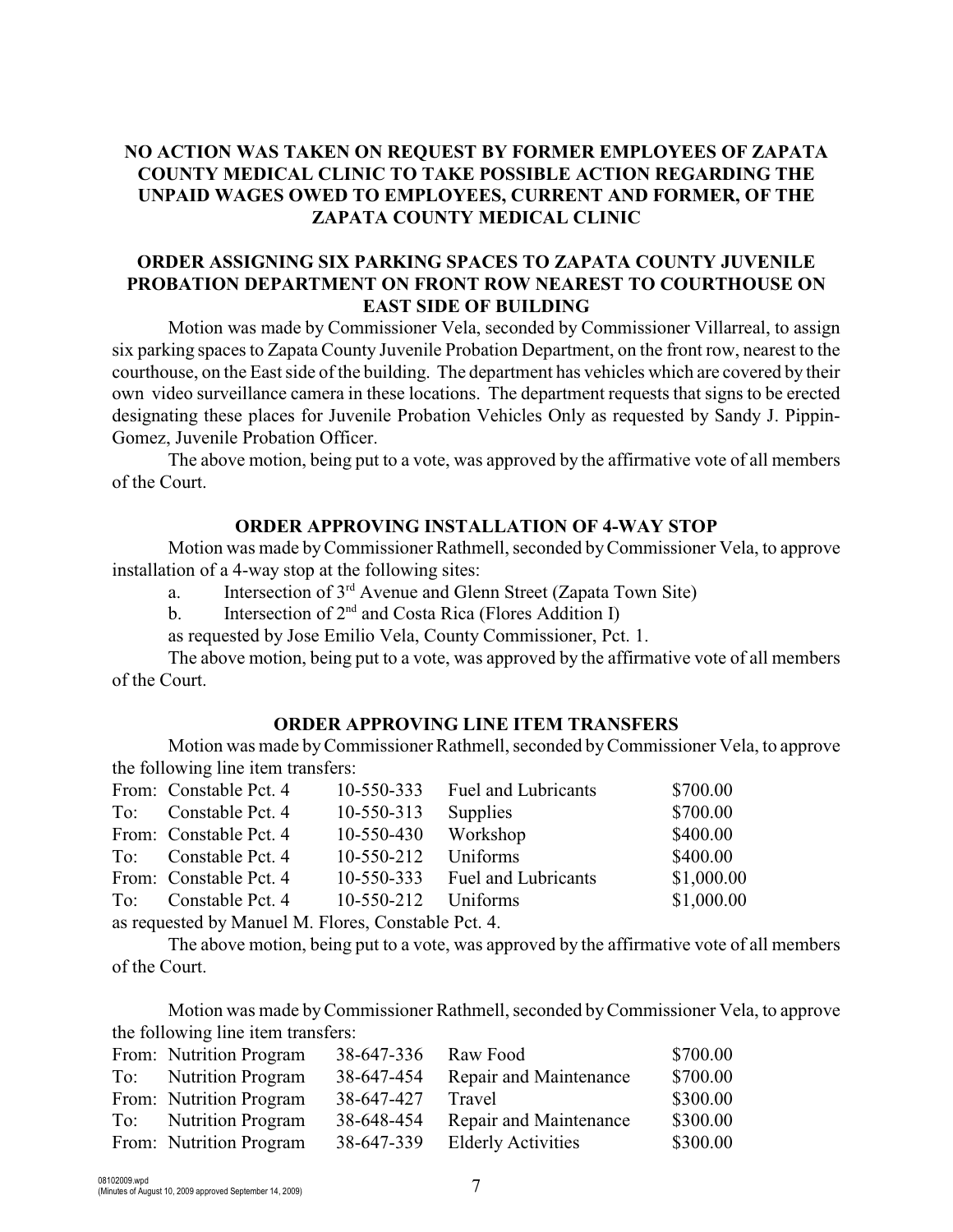| To: Nutrition Program                                                                                                                                                                                                                                                   |                   | 38-647-467 Non-Food Consumables | \$300.00 |
|-------------------------------------------------------------------------------------------------------------------------------------------------------------------------------------------------------------------------------------------------------------------------|-------------------|---------------------------------|----------|
| From: Nutrition Program                                                                                                                                                                                                                                                 | 38-648-427 Travel |                                 | \$250.00 |
| To: Nutrition Program                                                                                                                                                                                                                                                   |                   | 38-647-392 Safety Service       | \$250.00 |
| $\lambda_1$ , $\lambda_2$ , $\lambda_3$ , $\lambda_4$ , $\lambda_5$ , $\lambda_6$ , $\lambda_7$ , $\lambda_8$ , $\lambda_7$ , $\lambda_8$ , $\lambda_7$ , $\lambda_8$ , $\lambda_9$ , $\lambda_9$ , $\lambda_9$ , $\lambda_9$ , $\lambda_9$ , $\lambda_9$ , $\lambda_9$ |                   |                                 |          |

to meet budget requirements as requested by Carmen R. Reyes, Nutrition Center Supervisor. The above motion, being put to a vote, was approved by the affirmative vote of all members

of the Court.

Motion was made by Commissioner Rathmell, seconded by Commissioner Vela, to approve the following line item transfers:

| From: County Clerk | 10-403-484 | <b>Election Expense</b>    | \$10,000.00 |
|--------------------|------------|----------------------------|-------------|
| To: County Clerk   | 10-403-437 | Microfilm                  | \$10,000.00 |
| From: County Clerk | 10-403-484 | Election Expense           | \$2,000.00  |
| To: County Clerk   |            | 10-403-310 Office Supplies | \$2,000.00  |

to meet budget requirements as requested by Mary Jayne Villarreal-Bonoan, County Clerk.

The above motion, being put to a vote, was approved by the affirmative vote of all members of the Court.

Motion was made by Commissioner Rathmell, seconded byCommissioner Vela, to approve the following line item transfers:

|     | From: County Attorney  | $10-475-311$ | Postage                 | \$800.00   |
|-----|------------------------|--------------|-------------------------|------------|
| To: | <b>County Attorney</b> | 10-475-392   | Other/Maintenance       | \$800.00   |
|     | From: County Attorney  | 10-475-454   | Vehicle Expense         | \$4,000.00 |
|     | To: County Attorney    | 10-475-392   | Other/Maintenance       | \$4,000.00 |
|     | From: County Attorney  | 10-475-462   | <b>Equipment Rental</b> | \$1,000.00 |
|     | To: County Attorney    | 10-475-392   | Other/Maintenance       | \$1,000.00 |
|     |                        |              |                         |            |

to meet budget requirements as requested by Said A. Figueroa, County Attorney.

The above motion, being put to a vote, was approved by the affirmative vote of all members of the Court.

Motion was made by Commissioner Rathmell, seconded by Commissioner Vela, to approve the following line item transfers:

|     | From: Juvenile Probation Department                                                            |                   | 31-570-730 Consultant Contract Serv. | \$7,000.00 |
|-----|------------------------------------------------------------------------------------------------|-------------------|--------------------------------------|------------|
| To: | Juvenile Probation Department                                                                  | 31-570-427 Travel |                                      | \$7,000.00 |
|     | to meet budget requirements as requested by Sandy J. Pippin-Gomez, Juvenile Probation Officer. |                   |                                      |            |

The above motion, being put to a vote, was approved by the affirmative vote of all members of the Court.

#### **ORDER APPROVING INSTALLATION OF SPEED HUMP AT 1612 ZAPATA STREET**

Motion was made byCommissioner Rathmell, seconded byCommissioner Vela, to approve the installation of a speed hump on 1612 Zapata Street as requested by Norberto Garza, County Commissioner, Pct. 4.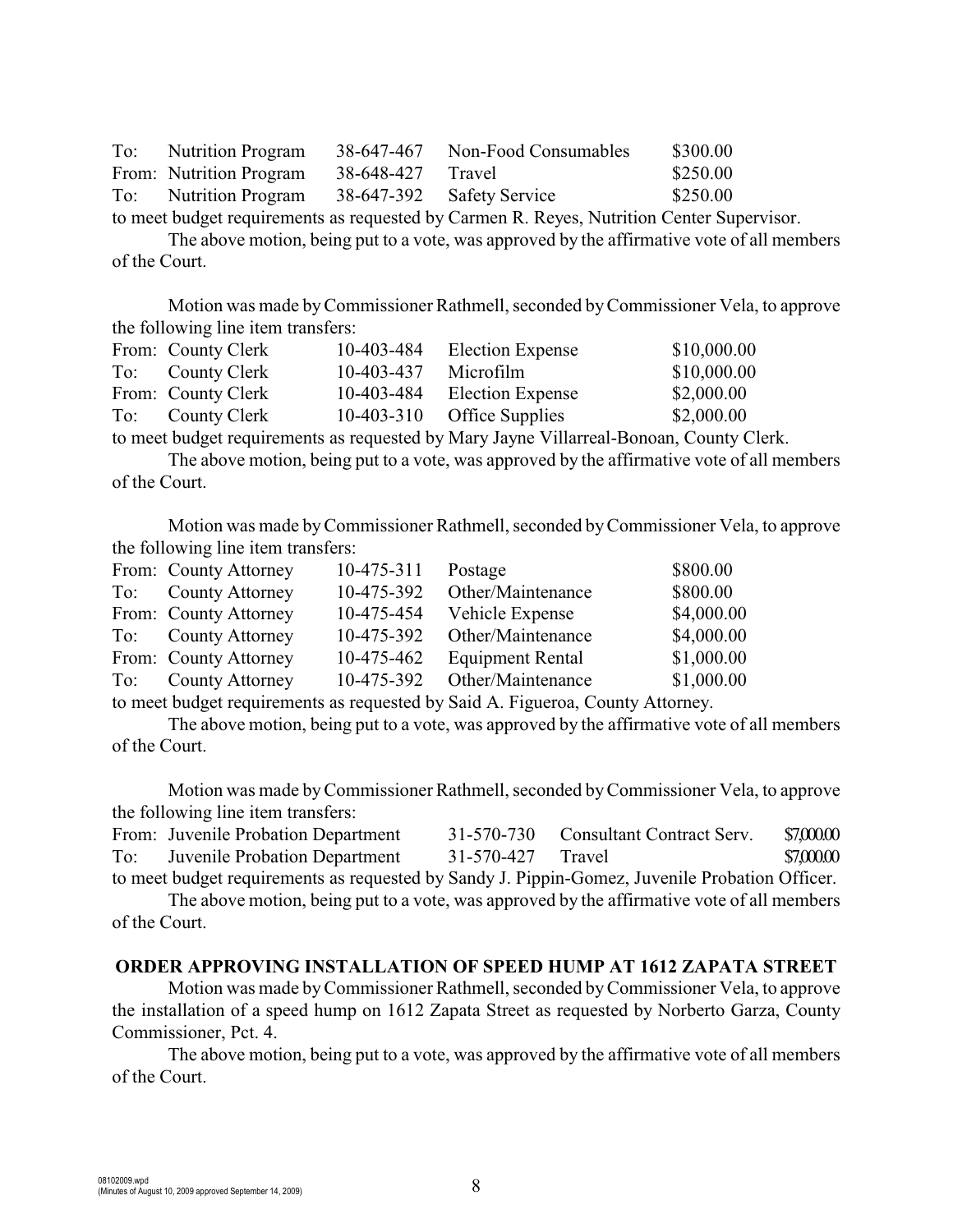#### **ANNOUNCEMENT ON HISTORICAL MARKER AT FALCON COMMUNITY PARK**

Commissioner Vela announced that a Historical Marker will be placed at the Falcon Community Park donated by the Falcon Historical Committee. The plan is to unveil the historical marker during the dedication of the Veteran's Memorial in November 2009.

### **FINANCIAL STATUS REPORT FROM SESQUICENTENNIAL COMMITTEE**

Ms. Omelia Zapata presented Commissioners' Court with the financial status report from Executive Sesquicentennial Committee regarding donations for benches and pavers as well as update of itemized disbursements as requested by Jose Emilio Vela, CountyCommissioner, Pct. 1. (Report attached for the record.)

### **ANNUAL REPORT BY ZAPATA COUNTY PREDATORY CONTROL OFFICER**

Rick Sramek and Efrain Morales, Wildlife Services /Zapata County Predatory Control, gave an update and annual report on the services provided to Zapata County.

### **MONTHLY BUSINESS REPORT OF ZAPATA COUNTY ECONOMIC DEVELOPMENT CENTER**

Peggy Umphres Moffett, ZEDC President, gave the July monthly business report of the Zapata County Economic Development Center (ZEDC). Ms. Umphres Moffett stated that Dr. Patel had not responded on the dialysis center. The Tech center construction is underway and the ground breaking is scheduled for the near future. (Complete report attached for the record.)

# **REPORT ON STUDY CONDUCTED BY FALCON LAKE PLANNING COMMISSION**

Mr. Hector Uribe, submitted the report of a study conducted by the Falcon Lake Planning Commission to determine the need for zoning regulations under Senate Bill 63 in Zapata County as requested by Zar Rodriguez IV and Falcon Lake Planning Commission. (Complete report attached for the record.)

# **MOTION WAS MADE BY COMMISSIONER GARZA, SECONDED BY COMMISSIONER VELA, TO ENTER INTO EXECUTIVE SESSION**

# **MOTION WAS MADE BY COMMISSIONER VILLARREAL, SECONDED BY COMMISSIONER GARZA, TO RETURN TO REGULAR SESSION**

# **NO ACTION TAKEN ON REQUEST BY ROSALVA GUERRA, COUNTY JUDGE TO DISCUSS WATER PLANT PERSONNEL MATTERS**

# **NO ACTION TAKEN ON REQUEST BY ROSALVA GUERRA, COUNTY JUDGE TO DISCUSS OR TAKE POSSIBLE ACTION TO APPOINT A FIVE MEMBER ADVISORY BOARD TO OVERSEE THE OPERATIONS OF ZAPATA COUNTY WATERWORKS AND SEWER PLANT DEPARTMENTS**